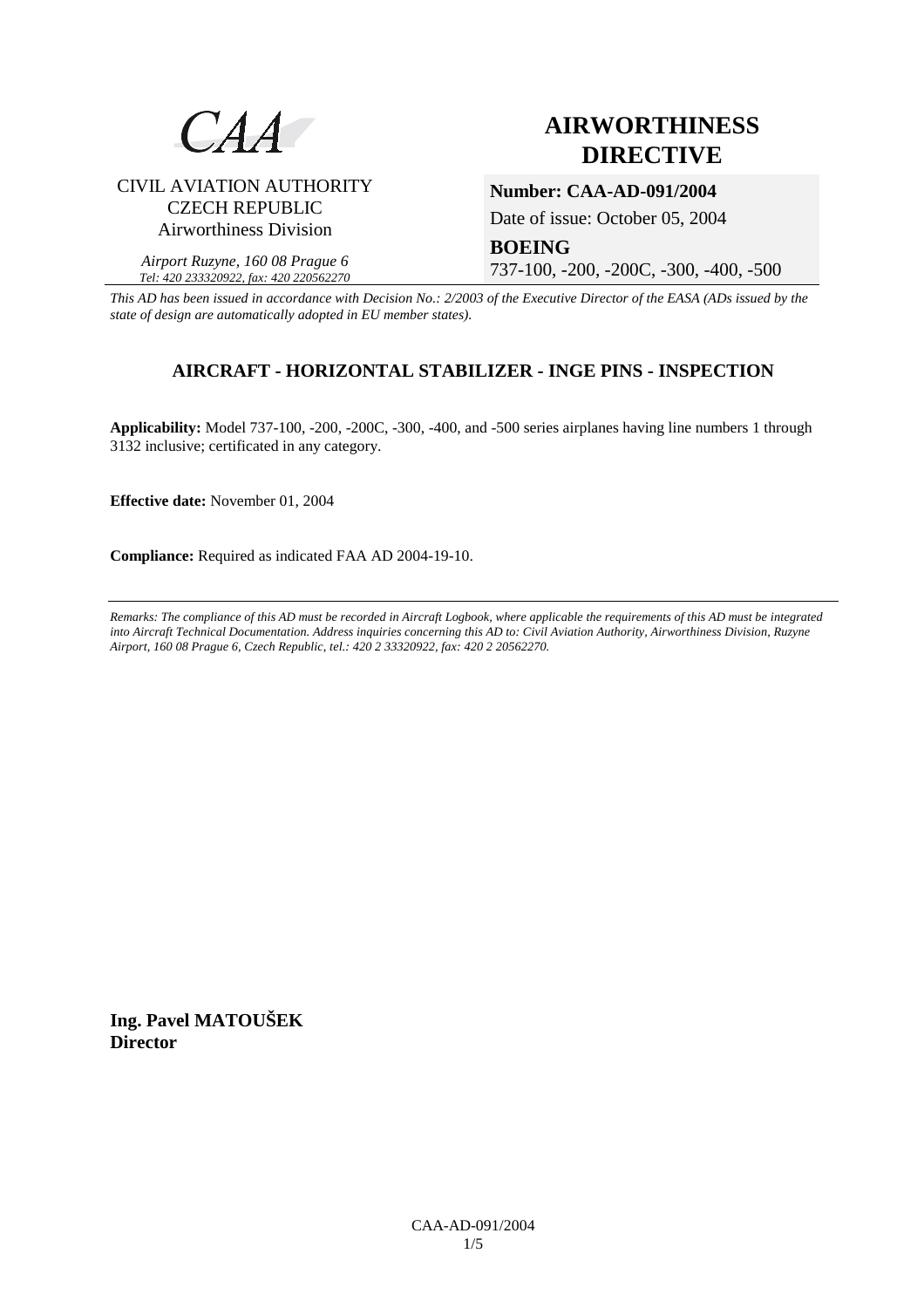#### **2004-19-10 Boeing**: Amendment 39-13804. Docket 2003-NM-90-AD.

*Applicability*: Model 737-100, -200, -200C, -300, -400, and -500 series airplanes having line numbers 1 through 3132 inclusive; certificated in any category.

*Compliance*: Required as indicated, unless accomplished previously

To prevent failure of the outer and inner hinge pins due to corrosion or cracking, which could allow the pins to migrate out of the joint and result in intermittent movement of the horizontal stabilizer structure and consequent loss of controllability of the airplane, accomplish the following:

(a) For all airplanes: Within 90 days after the effective date of this AD, perform a detailed inspection of the pivot hinge pin joints for corrosion and, with hand pressure, check for movement of the hinge pins within the joints of the horizontal stabilizer, per Part 1 of the Accomplishment Instructions of Boeing Alert Service Bulletin (ASB) 737-55A1077, dated December 6, 2001. Repeat the detailed inspections and check at intervals not to exceed 180 days until the initial inspection specified in paragraph  $(b)$ ,  $(d)$ ,  $(f)$ , or  $(h)$  of this AD, as applicable, is performed.

**Note 1**: For the purposes of this AD, a detailed inspection is defined as: "An intensive examination of a specific structural area, system, installation, or assembly to detect damage, failure, or irregularity. Available lighting is normally supplemented with a direct source of good lighting at intensity deemed appropriate by the inspector. Inspection aids such as mirror, magnifying lenses, etc., may be used. Surface cleaning and elaborate access procedures may be required."

(1) If no corrosion is found, and if the hinge pins cannot be moved with hand pressure, the hinge pins are serviceable.

(2) If any pin can be moved with hand pressure, before further flight, remove and inspect both pins on the left and right sides and perform follow-on corrective actions per Part 3 of the Accomplishment Instructions of the ASB.

(3) If any corrosion is found, before further flight, remove and perform a detailed inspection of the pin(s) per Figure 2 (inner pin) or Figure 3 (inner and outer pins), as applicable, of the Accomplishment Instructions of the ASB; and perform follow-on corrective actions, per the Accomplishment Instructions of the ASB.

(b) For Models 737-100, -200, and 200C series airplanes: Within 3,000 flight hours or 24 months after the effective date of this AD, whichever occurs first, perform a detailed inspection and magnetic particle inspection for corrosion and cracking of the horizontal stabilizer hinge pins, per Part 2 or Part 3 of the Accomplishment Instructions of Boeing ASB 737-55A1077, dated December 6, 2001.

(1) If no corrosion or cracking is found, before further flight, reinstall the pin unless the condition of the other pin in that joint requires that both pins be replaced. (See paragraphs (b)(3) and (b)(4) of this AD.)

(2) If an outer pin is cracked in the area that includes the tapered shank, the adjacent thread relief radius, or the threaded end, but the inner pin is damage free, before further flight, replace the outer pin with a new or serviceable pin, per the Accomplishment Instructions of the ASB.

(3) If an outer pin is cracked in the area that includes the straight shank or the head, before further flight, replace both the inner and outer pins with new or serviceable pins, per the Accomplishment Instructions of the ASB.

(4) If any cracks are found on an inner pin, before further flight, replace both the inner and outer pins with new or serviceable pins, per the Accomplishment Instructions of the ASB.

(5) On any pin, if corrosion is found on a threaded area or in the thread relief radius adjacent to the threads, before further flight, replace the pin with a new or serviceable pin, per the Accomplishment Instructions of the ASB.

(6) If any corrosion is found on an area of the pin that is not threaded or in a thread relief radius adjacent to threads, before further flight, accomplish the requirements of paragraph  $(b)(6)(i)$  or  $(b)(6)(ii)$  of this AD.

(i) Replace the pin with a new or serviceable pin, per the ASB.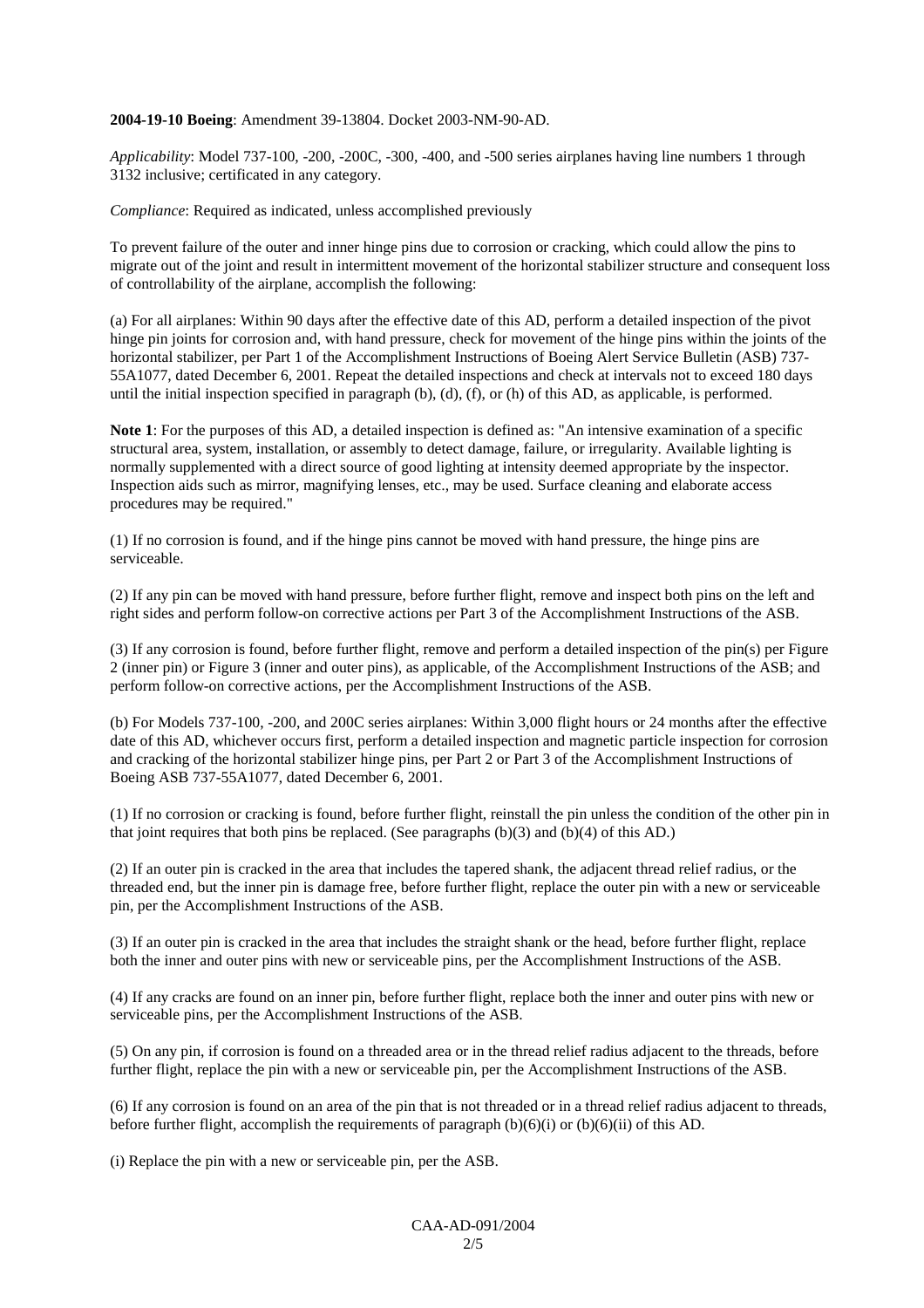(ii) Repair per a method approved by the Manager, Seattle Aircraft Certification Office (ACO), FAA, or per data meeting the type certification basis of the airplane approved by a Boeing Company Designated Engineering Representative who has been authorized by the FAA to make such findings. For a repair method to be approved, the approval must specifically reference this AD.

(c) For Models 737-100, -200, -200C series airplanes: Thereafter, repeat the inspections required by paragraph (b) of this AD at the times specified in paragraph  $(c)(1)$  or  $(c)(2)$  of this AD, as applicable.

(1) If BMS 3-27 grease (Mastinox 6856K) is used, repeat the inspection at intervals not to exceed 6,000 flight hours or 48 months, whichever occurs first.

(2) If BMS 3-33 grease is used as a substitute for BMS 3-27 grease (Mastinox 6856K), repeat the inspections at intervals not to exceed 3,000 flight hours or 24 months, whichever occurs first.

(d) For Models 737-100, -200, and -200C series airplanes: Within 12,000 flight hours or 96 months after the effective date of this AD, whichever occurs first, perform a detailed inspection and magnetic particle inspection for corrosion and cracking of the horizontal stabilizer hinge pins, per Part 3 of the Accomplishment Instructions of Boeing ASB 737-55A1077, dated December 6, 2001.

(1) If no corrosion or cracking is found, before further flight, reinstall the pin unless the condition of the other pin in that joint requires that both pins be replaced. (See paragraphs  $(d)(3)$  and  $(d)(4)$  of this AD.)

(2) If an outer pin is cracked in the area that includes the tapered shank, the adjacent thread relief radius, or the threaded end, but the inner pin is damage free, before further flight, replace the outer pin with a new or serviceable pin, per the Accomplishment Instructions of the ASB.

(3) If an outer pin is cracked in the area that includes the straight shank and the head, before further flight, replace both the inner and outer pins with new or serviceable pins, per the Accomplishment Instructions of the ASB.

(4) If any cracks are found on an inner pin, before further flight, replace both the inner and outer pins with new or serviceable pins, per the Accomplishment Instructions of the ASB.

(5) On any pin, if corrosion is found on a threaded area or in the thread relief radius adjacent to the threads, before further flight, replace the pin with a new or serviceable pin, per the Accomplishment Instructions of the ASB.

(6) If any corrosion is found on an area of the pin that is not threaded or in a thread relief radius adjacent to threads, before further flight, accomplish the actions specified in paragraph  $(d)(6)(i)$  or  $(d)(6)(ii)$  of this AD.

(i) Replace the pin with a new or serviceable pin, per the ASB.

(ii) Repair per a method approved by the Manager, Seattle Aircraft Certification Office (ACO), FAA, or per data meeting the type certification basis of the airplane approved by a Boeing Company Designated Engineering Representative who has been authorized by the FAA to make such findings. For a repair method to be approved, the approval must specifically reference this AD.

(e) For Models 737-100, -200, -200C series airplanes: Thereafter, repeat the inspections required by paragraph (d) of this AD at the times specified in paragraph  $(e)(1)$  or  $(e)(2)$  of this AD, as applicable.

(1) If BMS 3-27 grease (Mastinox 6856K) is used, thereafter, repeat the inspections at intervals not to exceed 12,000 flight hours or 96 months, whichever occurs first.

(2) If BMS 3-33 grease is used as a substitute for BMS 3-27 grease (Mastinox 6856K), thereafter, repeat the inspections at intervals not to exceed 6,000 flight hours or 48 months, whichever occurs first.

(f) For Model 737-300, -400, and -500 series airplanes: Within 4,000 flight hours or 24 months from the effective date of this AD, whichever occurs first, perform a detailed inspection and magnetic particle inspection for corrosion and cracking of the horizontal stabilizer hinge pins, per Part 2 or Part 3 of the Accomplishment Instructions of Boeing ASB 737-55A1077, dated December 6, 2001.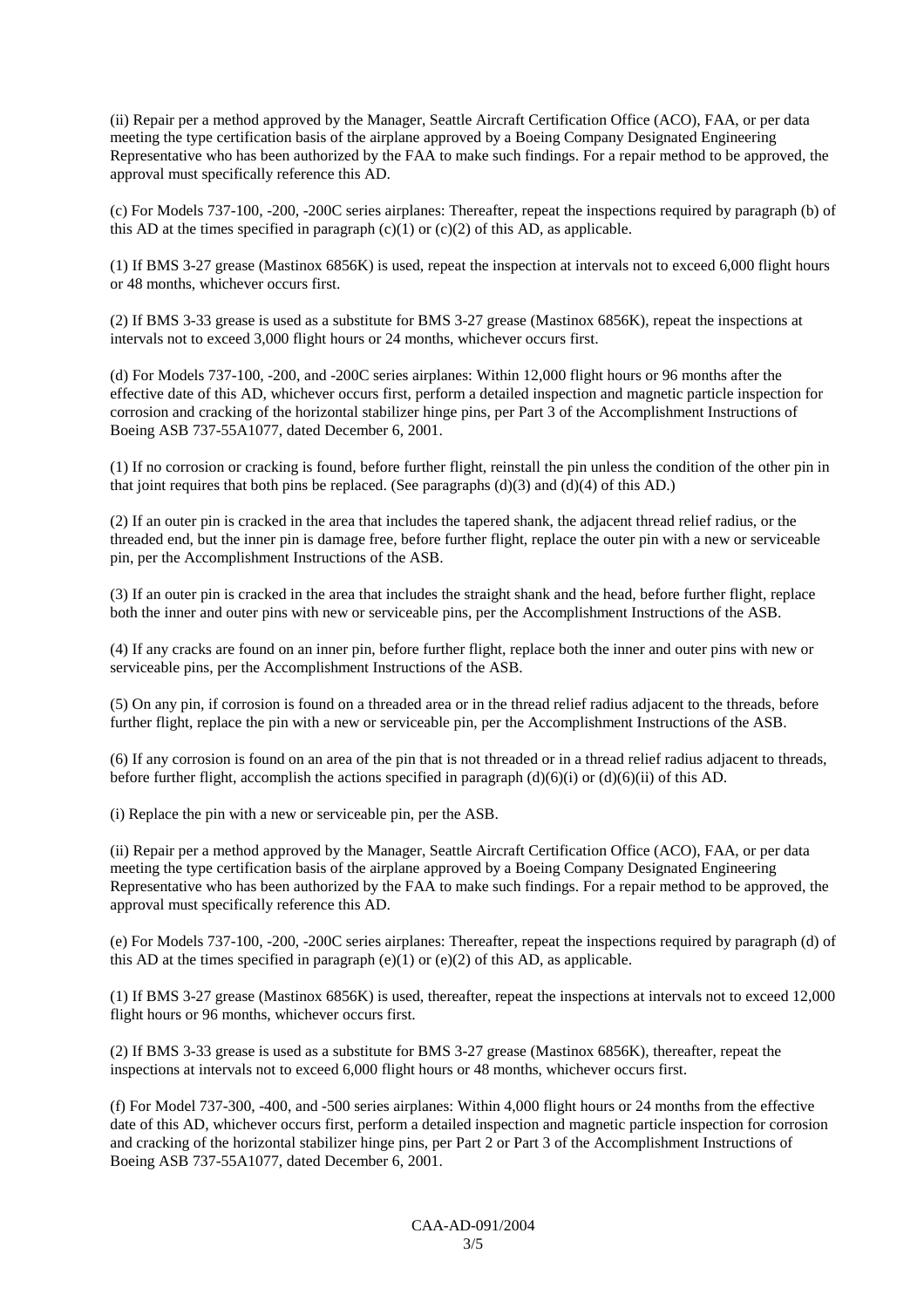(1) If no corrosion or cracking is found, before further flight, reinstall the pin unless the condition of the other pin in that joint requires that both pins be replaced. (See paragraphs  $(f)(3)$  and  $(f)(4)$  of this AD.)

(2) If an outer pin is cracked in the area that includes the tapered shank, the adjacent thread relief radius, or the threaded end, but the inner pin is free of damage, before further flight, replace the outer pin with a new or serviceable pin, per the Accomplishment Instructions of the ASB.

(3) If an outer pin is cracked in the area that includes the straight shank or the head, before further flight, replace both the inner and outer pins with new or serviceable pins, per the Accomplishment Instructions of the ASB.

(4) If any cracks are found on an inner pin, before further flight, replace both the inner and outer pins with new or serviceable pins, per the Accomplishment Instructions of the ASB.

(5) On any pin, if corrosion is found on a threaded area or in the thread relief radius adjacent to the threads, before further flight, replace the pin with a new or serviceable pin, per the Accomplishment Instructions of the ASB.

(6) If any corrosion is found on an area of the pin that is not threaded or in a thread relief radius adjacent to threads, before further flight, accomplish the actions of paragraph  $(f)(6)(i)$  or  $(f)(6)(ii)$  of this AD.

(i) Replace the pin with a new or serviceable pin, per the ASB.

(ii) Repair per a method approved by the Manager, Seattle Aircraft Certification Office (ACO), FAA, or per data meeting the type certification basis of the airplane approved by a Boeing Company Designated Engineering Representative who has been authorized by the FAA to make such findings. For a repair method to be approved, the approval must specifically reference this AD.

(g) For Model 737-300, -400, and -500 series airplanes: Thereafter, repeat the inspections required by paragraph (f) of this AD at the times specified in paragraph  $(g)(1)$  or  $(g)(2)$  of this AD, as applicable.

(1) If BMS 3-27 grease (Mastinox 6856K) is used, thereafter, repeat the inspections at intervals not to exceed 8,000 flight hours or 48 months, whichever occurs first.

(2) If BMS 3-33 grease is used as a substitute for BMS 3-27 (Mastinox 6856K), repeat the inspections at intervals not to exceed 4,000 flight hours or 24 months, whichever occurs first.

(h) For Model 737-300, -400, and -500 series airplanes: Within 16,000 flight hours or 96 months from the effective date of this AD, whichever occurs first, perform a detailed inspection and magnetic particle inspection for corrosion or cracking of the horizontal stabilizer hinge pins per Part 3 of the Accomplishment Instructions of Boeing ASB 737- 55A1077, dated December 6, 2001.

(1) If no corrosion or cracking is found, before further flight, reinstall the pin unless the condition of the other pin in that joint requires that both pins be replaced. (See paragraphs  $(h)(3)$  and  $(h)(4)$  of this AD.)

(2) If an outer pin is cracked in the area that includes the tapered shank, the adjacent thread relief radius, or the threaded end, but the inner pin is damage free, before further flight, replace the outer pin with a new or serviceable pin.

(3) If an outer pin is cracked in the area that includes the straight shank or the head, before further flight, replace both the inner and outer pin with new or serviceable pins.

(4) If any cracks are found on an inner pin, before further flight, replace both the inner and outer pin with new or serviceable pins.

(5) On any pin, if corrosion is found on a threaded area or in the thread relief radius adjacent to the threads, before further flight, replace the pin with a new or serviceable pin.

(6) If any corrosion is found on an area of the pin that is not threaded or in a thread relief radius adjacent to threads, before further flight, accomplish the actions specified in paragraph  $(h)(6)(i)$  or  $(h)(6)(ii)$  of this AD.